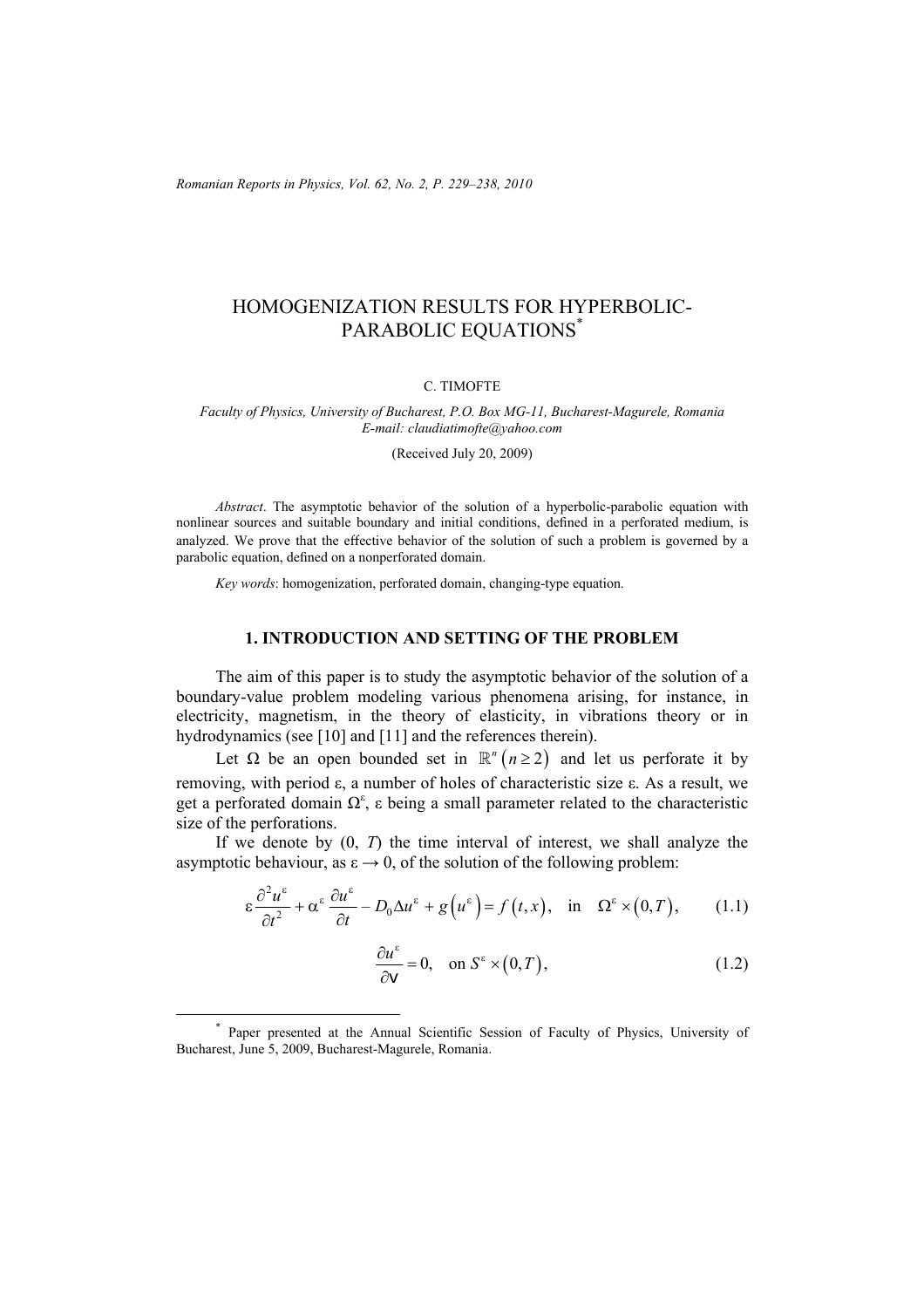$$
u^{\varepsilon}(0,x) = u_0^{\varepsilon}(x), \quad \text{in} \quad \Omega^{\varepsilon}, \tag{1.3}
$$

$$
\frac{\partial u^{\varepsilon}}{\partial t}(0, x) = \mathbf{v}_{0}^{\varepsilon}(x), \text{ in } \Omega^{\varepsilon}, \qquad (1.4)
$$

$$
u^{\varepsilon} = 0, \quad \text{on} \quad \partial\Omega \times (0, T). \tag{1.5}
$$

Here, v is the exterior unit normal to  $\Omega^{\varepsilon}$ ,  $f \in L^2(0,T; L^2(\Omega))$ ,  $v_0^{\varepsilon} \in L^2(\Omega)$ ,  $u_0^{\varepsilon} \in H_0^1(\Omega)$ ,  $\alpha^{\varepsilon} \in L^{\infty}(\Omega)$ ,  $\alpha^{\varepsilon} > 0$ ,  $D_0 > 0$  and  $S^{\varepsilon}$  is the boundary of the perforations. Also, we shall assume that the nonlinear function *g* is given (see Section 2).

The existence and uniqueness of a weak solution of problem  $(1.1-1.5)$  can be proven by applying the theory of nonlinear monotone problems. We shall be interested in getting the asymptotic behavior, when  $\varepsilon \to 0$ , of the solution of problem (1.1–1.5). Using a classical homogenization procedure, *i.e*. Tartar's method of oscillating test functions, coupled with monotonicity methods and results from the theory of semilinear problems, we can prove that the solution of problem (1.1–1.5), properly extended to the whole of  $\Omega$ , converges to the unique solution of a new problem, defined all over the domain  $\Omega$  and given by a new parabolic operator (see Section 2).

If we do not scale the second derivative with respect to time in (1.1) by  $\varepsilon$ , we get, at the macroscale, a wave equation with interior damping.

Also, let us mention that we can get similar results if the term  $-D_0 \Delta u^{\varepsilon}$  in (1.1) is replaced by a general strong elliptic operator  $-\text{div} (A^{\epsilon} \nabla u^{\epsilon})$ , where  $A^{\epsilon}$  is *Y*-periodic and satisfies strong ellipticity conditions. The positive parameter ε will also define a length scale measuring how densely the inhomogeneities are distributed in  $\Omega$ . In fact, this means to assume that we are dealing with heterogeneous media. From a mathematical point of view, we can consider the case of a general medium, having discontinuous properties, represented by a coercive periodic matrix with rapidly oscillating coefficients. The matrix *A*ε is defined in terms of a symmetric matrix  $A \in L^{\infty}_{\#}(\Omega)^{n \times n}$ , whose entries are *Y*-periodic, bounded and measurable real functions. Here, we have used the symbol  $#$  to denote periodicity properties. We assume that for some  $0 < \delta < \gamma$ ,

$$
\delta |\xi|^2 \le A(y) \xi \cdot \xi \le \gamma |\xi|^2 \quad \forall \xi, \quad y \in \mathbb{R}^n,
$$

and we denote by  $A^{\varepsilon}(x)$  the value of  $A(y)$  at the point  $y = x/\varepsilon$ , *i.e.* 

$$
A^{\varepsilon}\left(x\right) = A\left(\frac{x}{\varepsilon}\right).
$$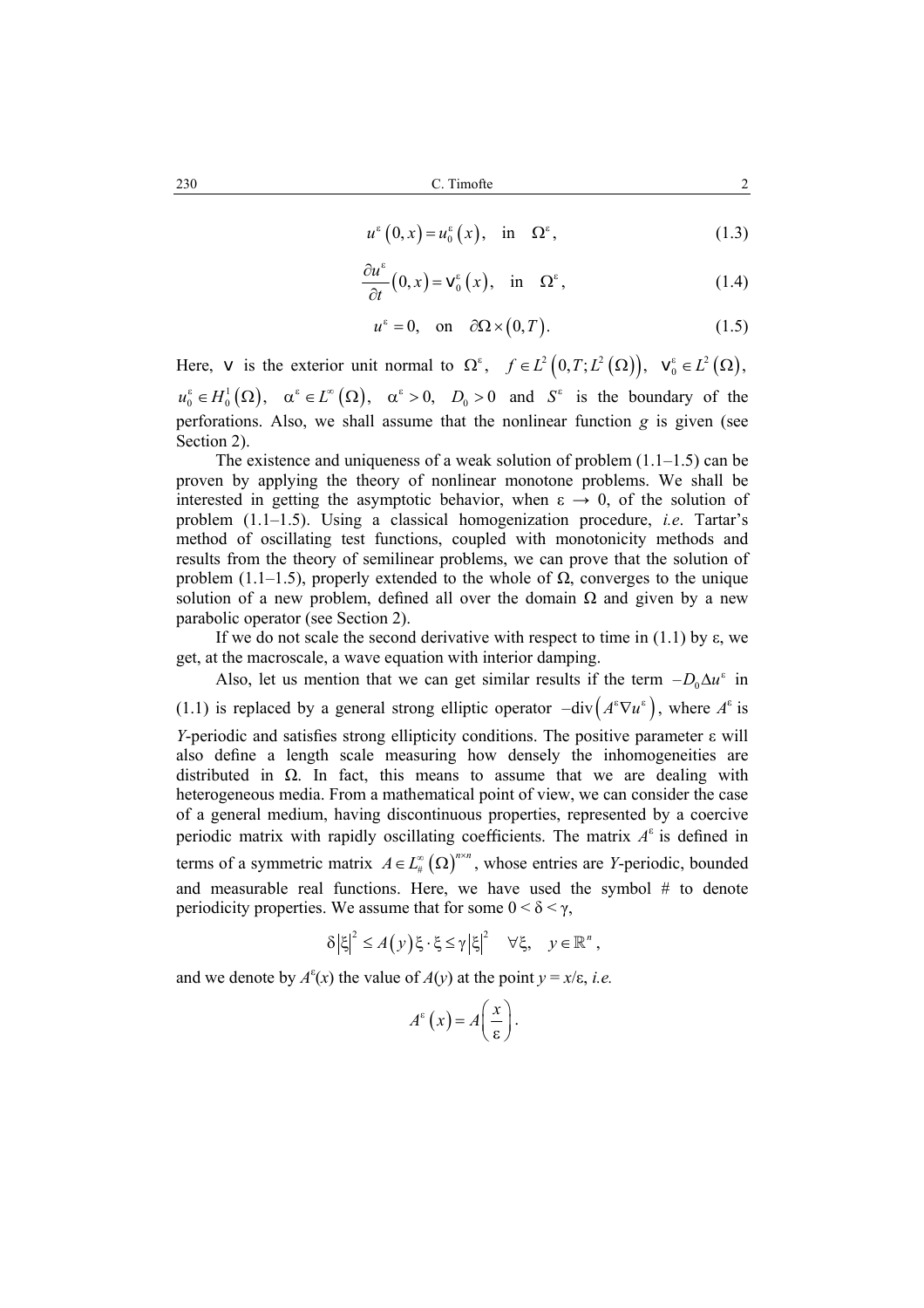For the corresponding homogenization result, see also Section 2, Remark 2.

Other nonlinear problems modeling various physical phenomena arising in other domains of mechanics, physics and technology can benefit from a similar effective medium approach (see, for instance, the monograph [7]).

The results of this paper constitute a generalization of some of the results contained in [8] and [9], by considering nonlinear source terms.

Also, we can treat in the same manner the case in which we consider that we have a boundary damping term (*i.e.* we deal with a dynamic boundary condition on the surface of the perforations) or the case in which we assume that we have a nonlinear interior damping, given by a suitable nonlinear function  $h(u_i^{\varepsilon})$ . In this

case, we have a damping-source interaction (see [16]).

Problems closed to this one have been considered by D. Cioranescu, P. Donato, F. Murat and E. Zuazua [4], D. Cioranescu, P. Donato and H.I. Ene [3], D. Cioranescu, P. Donato and R. Zaki [5], C. Conca, J.I. Dìaz and C. Timofte [6], M Amar, Dall'Aglio and F. Paronetto [1], C. Timofte [12-16].

The plan of the paper is as follows: in the second section we introduce some useful notations and assumptions and we give the main convergence result of this paper. For obtaining it, we need some preliminary results, which are given in Section 3. The last section is devoted to the proof of the convergence result.

### **2. NOTATION AND ASSUMPTIONS**

Let  $\Omega$  be a bounded connected open subset of  $\mathbb{R}^n$  ( $n \ge 2$ ), with ∂ $\Omega$  of class  $C^2$  and let [0, *T*] be the time interval of interest. Let  $Y = [0, l_1] \times ... [0, l_n]$  be the representative cell in  $\mathbb{R}^n$  and *F* an open subset of *Y* with boundary ∂*F* of class  $C^2$ , such that  $\overline{F} \subset Y$ 

We shall denote by  $F(\varepsilon, \mathbf{k})$  the translated image of  $\varepsilon F$  by the vector  $\varepsilon \mathbf{k}$ .  $\mathbf{k} \in \mathbb{Z}^n$ ,  $\mathbf{k} \mathbf{l} = (k_1 l_1, \dots, k_n l_n)$ :

$$
F(\varepsilon, \mathbf{k}) = \varepsilon (\mathbf{k} \mathbf{l} + F).
$$

Also, we shall denote by  $F^{\epsilon}$  the set of all the holes contained in  $\Omega$ . So

$$
F^{\varepsilon} = \bigcup_{\mathbf{k} \in \mathbb{Z}^n} \Big\{ F\big(\varepsilon, \mathbf{k}\big) \Big| \overline{F}\big(\varepsilon, \mathbf{k}\big) \subset \Omega \Big\}.
$$

Let  $\Omega^{\varepsilon} = \Omega \setminus \overline{F^{\varepsilon}}$ . Hence,  $\Omega^{\varepsilon}$  is a periodically perforated domain with holes of the same size as the period. Let us remark that the holes do not intersect the boundary ∂Ω.

We shall use the following notations: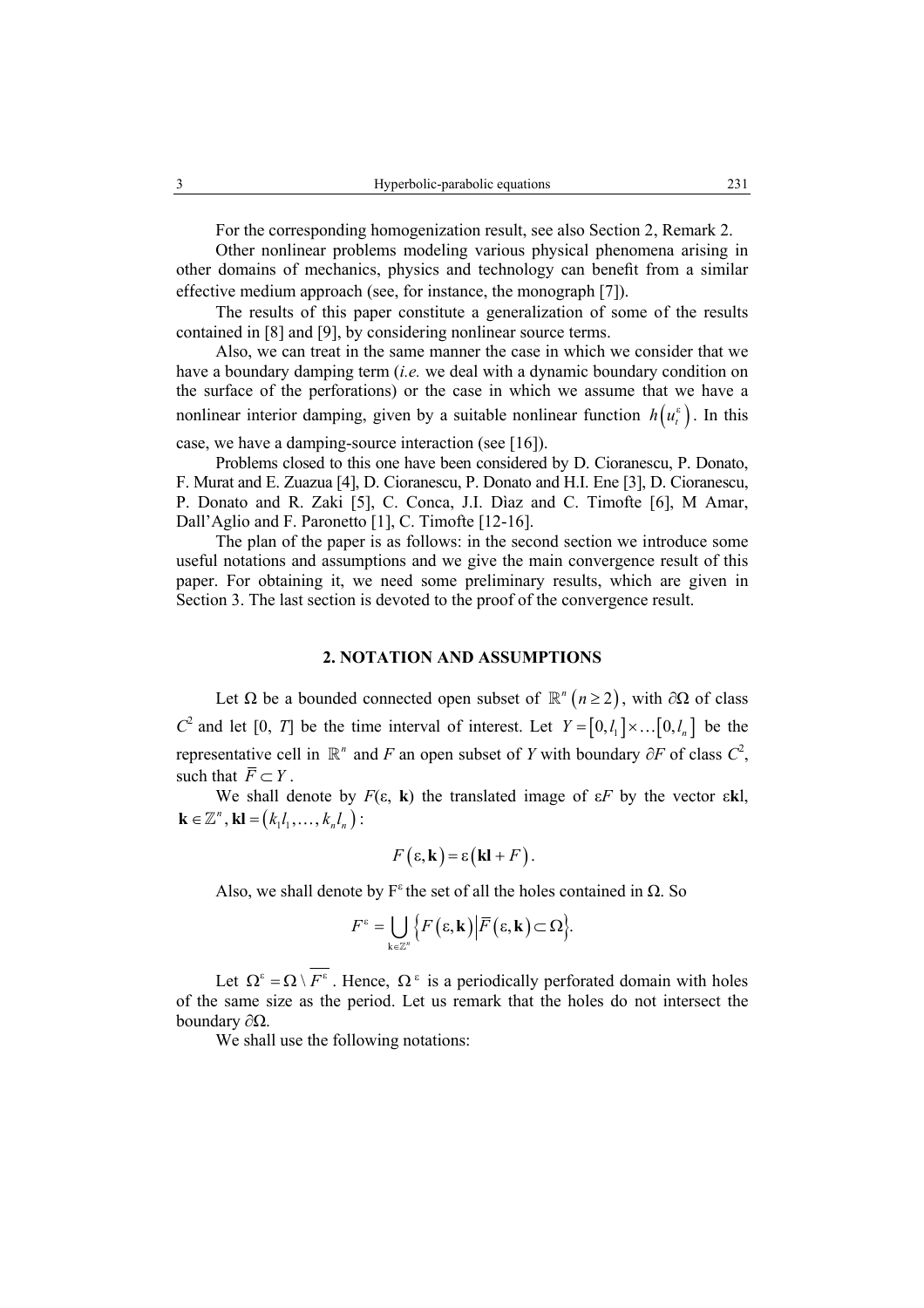$$
Y^* = Y \setminus \overline{F},\tag{2.1}
$$

$$
\theta = \frac{|Y^*|}{|Y|}.\tag{2.2}
$$

Also, we shall denote by  $\chi^{\epsilon}$  the characteristic function of the domain  $\Omega^{\epsilon}$  and throughout the paper, by *C* we shall denote a generic fixed strictly positive constant, whose value can change from line to line.

As already mentioned, we are interested in studying the asymptotic behavior, as  $\varepsilon \rightarrow 0$ , of the solution of the hyperbolic-parabolic problem (1.1–1.5).

We shall consider that the function  $g$  in  $(1.1)$  is continuous, monotonously non-decreasing and such that  $g(0) = 0$ . Moreover, we shall assume that there exist  $C \geq 0$  and an exponent *q* such that

$$
|g(v)| \le C\left(1+|v|^q\right),\tag{2.3}
$$

with  $0 \leq q \leq n/(n-2)$  if  $n \geq 3$  and  $0 \leq q \leq +\infty$  if  $n = 2$ .

For the highly oscillating coefficient in front of the first derivative of *u* with respect to time we shall assume that  $\alpha^{\varepsilon} \in L^{\infty}(\Omega)$  and  $\alpha^{\varepsilon} > 0$  in  $\Omega$ . Moreover, we assume that there exists  $\alpha > 0$  such that

$$
\alpha^{\varepsilon} \to \alpha \quad \text{strongly in } L^{\infty}(\Omega). \tag{2.4}
$$

For the initial data, we assume that  $u_0^{\varepsilon} \in H_0^1(\Omega)$   $v_0^{\varepsilon} \in L^2(\Omega)$ . Also, we suppose that

$$
u_0^{\varepsilon} \to u_0 \quad \text{weakly in } H_0^1(\Omega) \tag{2.5}
$$

and

$$
\mathbf{v}_0^{\varepsilon} \to_0 \quad \text{strongly in } L^2(\Omega). \tag{2.6}
$$

*Remark* 1. The results of this paper will be obtained for the case  $n \geq 3$ . All of them are still valid, under our assumptions, in the case in which  $n = 2$ . Of course, for this case,  $n/(n-2)$  has to be replaced by  $+\infty$ .

The existence and uniqueness of a weak solution of  $(1.1-1.5)$  can be settled by using the classical theory of semilinear monotone problems (see [2, 4, 8, 16]). As a result, we know that there exists a unique weak solution

$$
u^{\varepsilon} \in L^{\infty} \rho\big(0, T; V_{\varepsilon}\big),
$$

with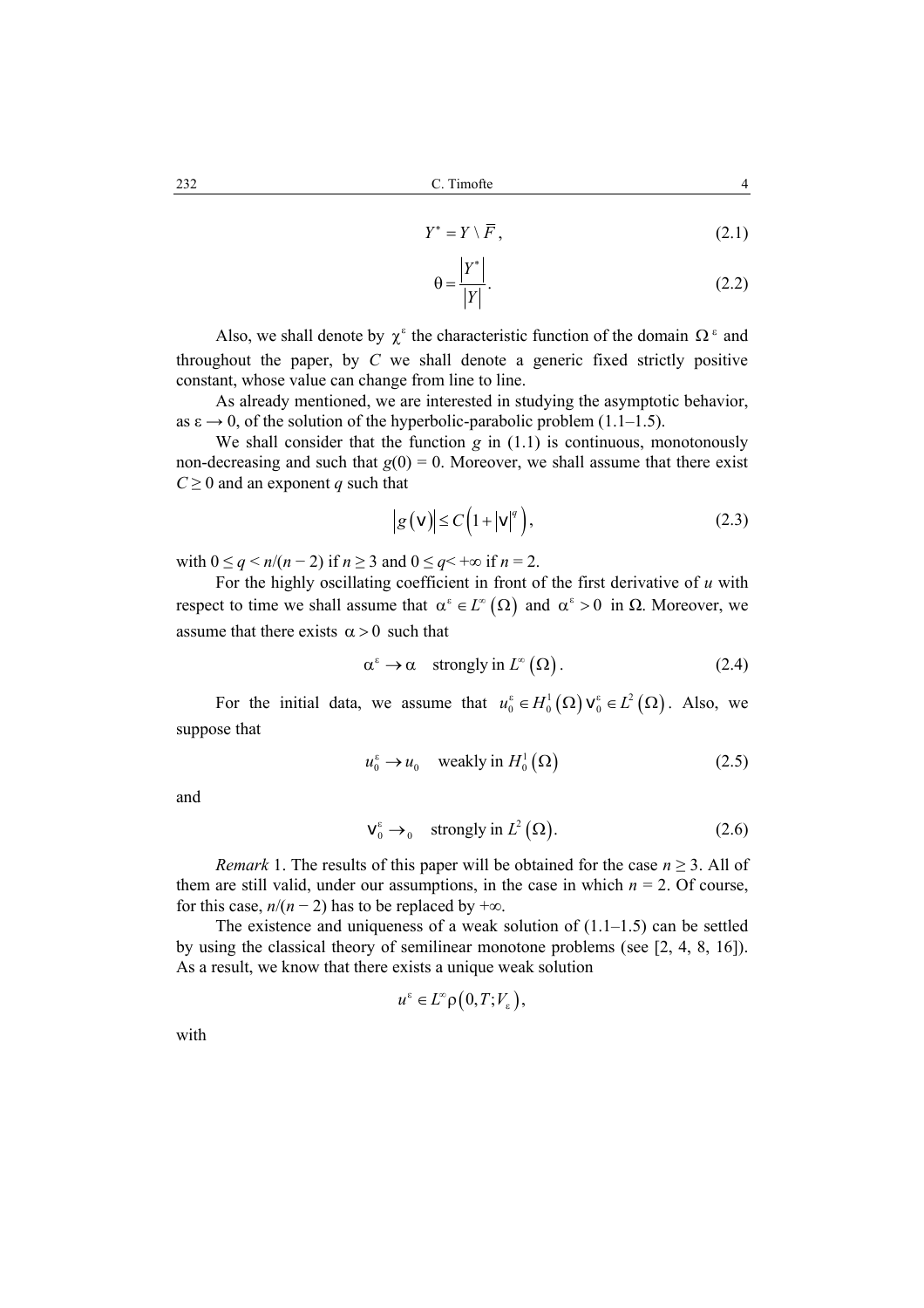$$
\frac{\partial u^{\varepsilon}}{\partial t} \in L^{\infty}\left(0, T; L^{2}\left(\Omega^{\varepsilon}\right)\right),\,
$$

and

$$
\frac{\partial^2 u^{\varepsilon}}{\partial t^2} \in L^2\left(0, T; V_{\varepsilon}\right).
$$

Here,

$$
V_{\varepsilon} = \left\{ \mathbf{v} \in H^{1} \left( \Omega^{\varepsilon} \right) \middle| \mathbf{v} = 0 \text{ on } \partial \Omega \right\}.
$$

The main convergence result of this paper is given by the following theorem:

THEOREM 1. *One can construct an extension*  $P^{\varepsilon}u^{\varepsilon}$  *of the solution*  $u^{\varepsilon}$  *of the problem* (1.1–1.5) *such that*  $P^{\varepsilon}u^{\varepsilon} \to u$  *weakly in*  $L^2(0,T;H_0^1(\Omega))$ , *where u is the unique solution of the following problem*:

$$
\begin{cases}\n\alpha \frac{\partial u}{\partial t} - \sum_{i,j=1}^{n} q_{ij} \frac{\partial^2 u}{\partial x_i \partial x_j} + g(u) = f & x \in \Omega, \quad t \in (0, T), \\
u = 0 & x \in \partial \Omega, \quad t \in (0, T), \\
u(0, x) = u_0(x), \quad \frac{\partial u}{\partial t}(0, x) = \mathbf{v}_0 & x \in \Omega.\n\end{cases}
$$
\n(2.7)

Here,  $Q = ((q_{ij}))$  is the homogenized matrix entries are defined by:

$$
q_{ij} = D_0 \left( \delta_{ij} + \frac{1}{|Y^*|} \int_{Y^*} \frac{\partial \chi_j}{\partial y_i} dy \right),
$$
 (2.8)

in terms of the functions  $\chi_i$ ,  $i = 1, ..., n$ , solutions of the cell problems

$$
\begin{cases}\n-\Delta \chi_i = 0 & \text{in } Y^*, \\
\frac{\partial (\chi_i + y_i)}{\partial v} = 0 & \text{on } \partial F, \\
\chi_i & Y - \text{periodic.} \n\end{cases}
$$

Thus, in the limit, when  $\varepsilon \to 0$ , we get a constant coefficient heat equation, with a Dirichlet boundary condition.

Let us notice that there exists a unique solution of the macromodel problem  $(2.7).$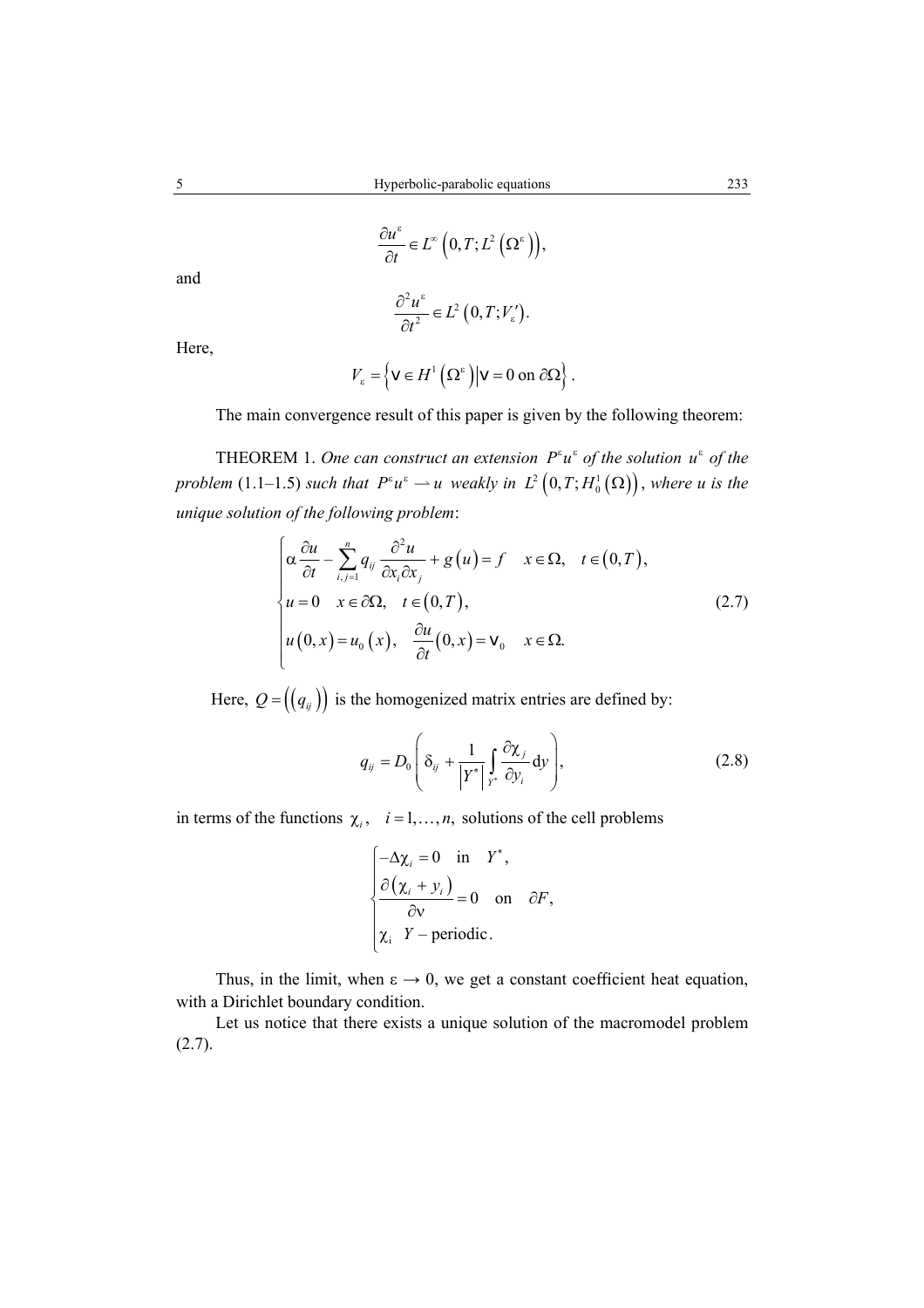234 C. Timofte 6

*Remark* 2. As mentioned in the Introduction, in the general case of an heterogeneous medium, it is not difficult to see that the limit problem is the following one:

$$
\begin{cases}\n\alpha \frac{\partial u}{\partial t} - \operatorname{div}\left(A^{0} \nabla u\right) + g\left(u\right) = f & x \in \Omega, \quad t \in (0, T), \\
u = 0 & x \in \partial\Omega, \quad t \in (0, T), \\
u\left(0, x\right) = u_{0}\left(x\right), \quad \frac{\partial u}{\partial t}\left(0, x\right) = \mathbf{v}_{0} & x \in \Omega.\n\end{cases}
$$
\n(2.9)

Here,  $A^0 = (a_{ij}^0)$  is the classical homogenized matrix, whose entries are defined as follows:

$$
a_{ij}^{0} = \frac{1}{\left|Y^*\right|} \int\limits_{Y^*} \left( a_{ij}\left(y\right) + a_{ik}\left(y\right) \frac{\partial \chi_j}{\partial y_k} \right) dy,
$$

in terms of the functions  $\chi_i$ ,  $j = 1, ..., n$ , solutions of the cell problems

$$
\begin{cases}\n-\text{div}_{y}A(y)\big(D_{y}\chi_{j}+\mathbf{e}_{j}\big)=0 & \text{in} \quad Y^*,\\ \nA(y)\big(D\chi_{j}+\mathbf{e}_{j}\big)\cdot\mathbf{v}=0 & \text{on} \quad \partial F,\\ \n\chi_{j}\in H_{\#Y}^1\big(Y^*\big), & \int_{Y^*}\chi_{j}=0,\n\end{cases}
$$

where  $e_i$ ,  $1 \le i \le n$ , are the elements of the canonical basis in  $\mathbb{R}^n$ . The constant matrix  $A^0$  is symmetric and positive-definite.

In this limit problem, the periodic heterogeneous structure of our medium is reflected by the presence of the homogenized matrix  $A^0$ .

## **3. PRELIMINARY RESULTS**

As already mentioned, there exists a unique solution for the nonlinear problem (1.1–1.5),

$$
u^{\varepsilon} \in L^{\infty}\left(0, T; V_{\varepsilon}\right),
$$

with

$$
\frac{\partial u^{\varepsilon}}{\partial t}\in L^{\infty}\left(0,T;L^{2}\left(\Omega^{\varepsilon}\right)\right)
$$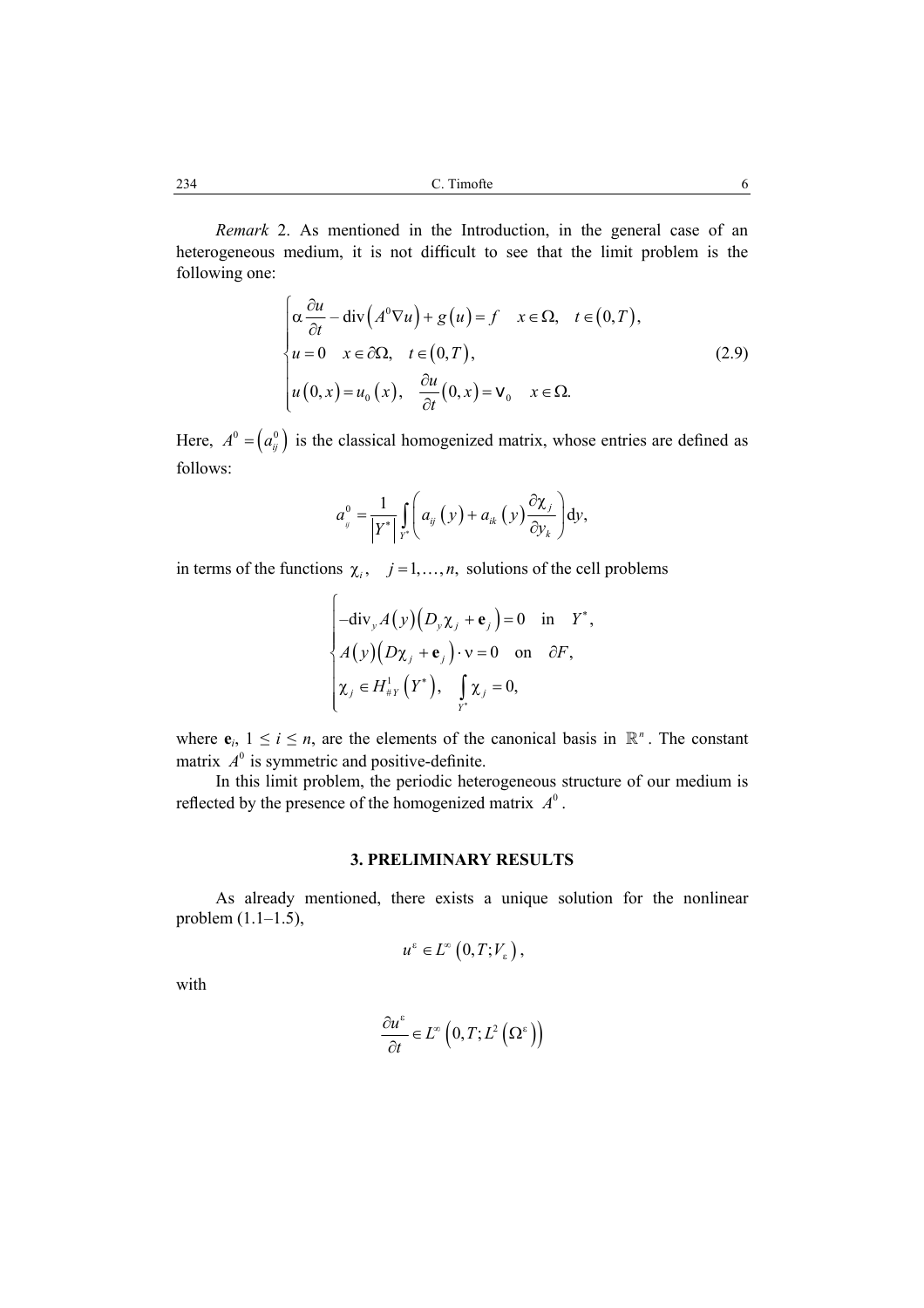and

$$
\frac{\partial^2 u^{\varepsilon}}{\partial t^2} \in L^2\left(0, T; V_{\varepsilon}\right).
$$

In order to extend it to the whole of  $\Omega$ , let us recall the following result (see [6] and [8]).

LEMMA 1. *There exists a linear continuous extension operator*  $P^{\varepsilon} \in \mathcal{L}\left(L^{2}\left(0, T ; H^{1}\left(\Omega^{\varepsilon}\right)\right), \ L^{2}\left(0, T ; H^{1}\left(\Omega\right)\right)\right) \cap \mathcal{L}\left(L^{2}\left(\Omega^{\varepsilon}\times\left(0, T\right)\right); \ L^{2}\left(\Omega\times\left(0, T\right)\right)\right)$ *and a positive constant C, independent of* ε, *such that*:

$$
P^{\varepsilon} \mathbf{v} = \mathbf{v} \text{ for any } \mathbf{v} \text{ defined on } \Omega^{\varepsilon} \times (0, T);
$$
\n
$$
P^{\varepsilon} \mathbf{v}' = (P^{\varepsilon} \mathbf{v})' \text{ in } \Omega \times (0, T);
$$
\n
$$
\left\| P^{\varepsilon} \mathbf{v} \right\|_{L^{2}(\Omega \times (0, T))} \leq C \left\| \mathbf{v} \right\|_{L^{2}(\Omega^{\varepsilon} \times (0, T))}, \text{ for any } \mathbf{v} \in L^{2} \left( \Omega^{\varepsilon} \times (0, T) \right)
$$
\n
$$
\left\| P^{\varepsilon} \mathbf{v}' \right\|_{L^{2}(\Omega \times (0, T))} \leq C \left\| \mathbf{v}' \right\|_{L^{2}(\Omega^{\varepsilon} \times (0, T))} \text{ for any } \mathbf{v} \in L^{2} \left( 0, T; H^{1} \left( \Omega^{\varepsilon} \right) \right);
$$
\n
$$
\left\| \nabla P^{\varepsilon} \mathbf{v} \right\|_{L^{2} \left( 0, T; \left( L^{2}(\Omega) \right)^{\alpha} \right)} \leq C \left\| \nabla \mathbf{v} \right\|_{L^{2} \left( 0, T; \left( L^{2}(\Omega^{\varepsilon}) \right)^{\alpha} \right)}
$$

*where by* ′ *we denoted the first derivative of* v *with respect to time*.

For getting the effective behavior of our solution  $u^{\varepsilon}$ , we have to pass to the limit in the variational formulation of problem  $(1.1-1.5)$  (see  $(4.1)$ ), which contains a nonlinear source term. To this end, let us recall a result from [6].

Let *H* be a continuous function, monotonously non-decreasing and such that  $H(v) = 0$  if and only if  $v = 0$ . We shall suppose that there exist a positive constant *C* and an exponent *q*, with  $0 \leq q \leq n/(n-2)$ , such that

$$
\left|H\left(\mathbf{v}\right)\right|\leq C\left(1+\left|\mathbf{v}\right|^q\right).
$$

One can prove that for any  $z^{\epsilon} \to z$  weakly in  $H_0^1(\Omega)$ , we have

$$
H(z^{\varepsilon}) \to H(z) \quad \text{strongly} \quad \text{in} \quad L^{\overline{q}}(\Omega), \tag{3.1}
$$

where

$$
\overline{q} = \frac{2n}{q(n-2)+n}.
$$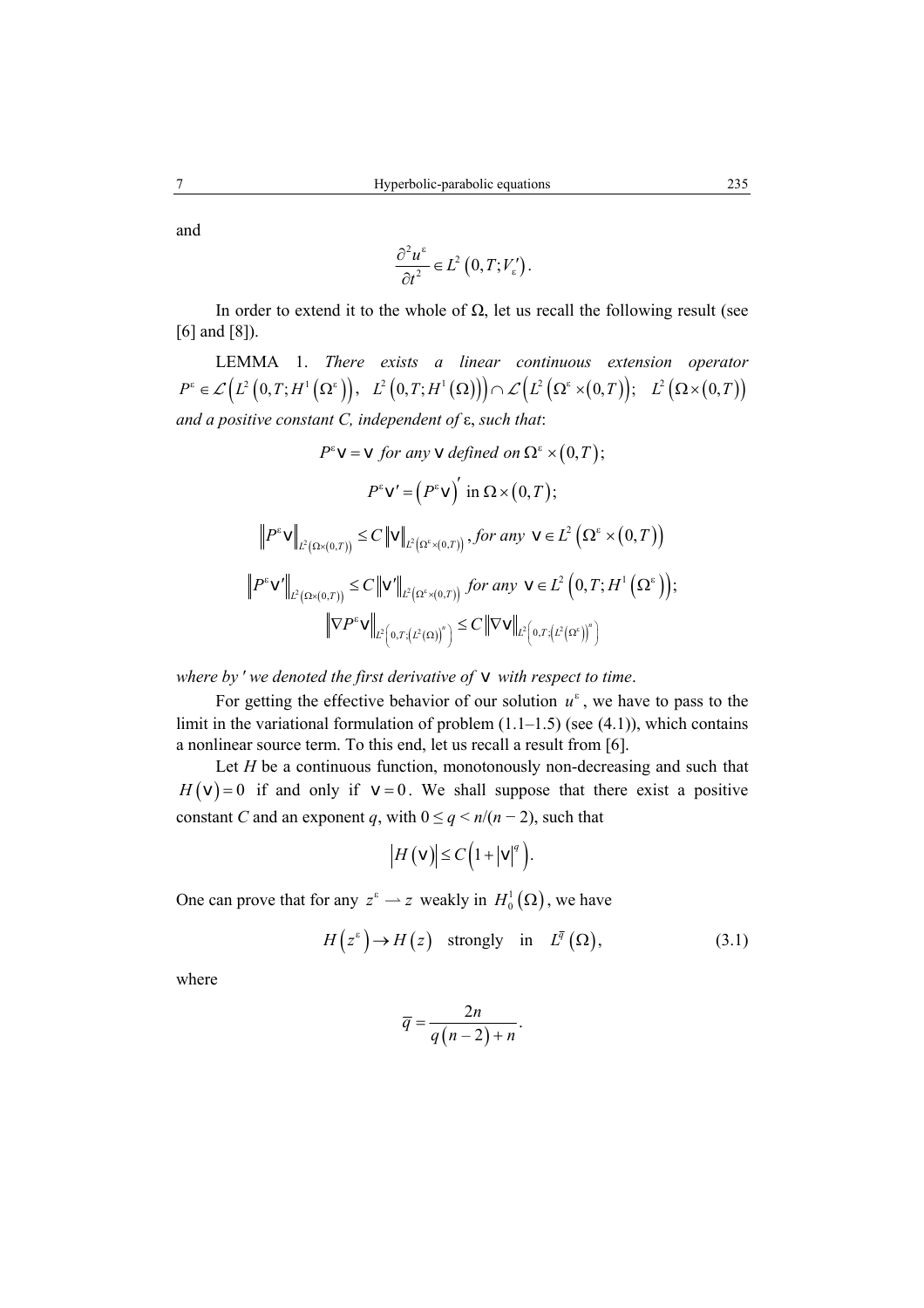#### **4. PROOF OF THE MAIN RESULT**

Let us consider the variational formulation of problem  $(1.1)$ – $(1.5)$ :

$$
\varepsilon \int_0^T \int_{\Omega^{\varepsilon}} \frac{\partial^2 u^{\varepsilon}}{\partial t^2} \varphi \psi dx dt + \beta^{\varepsilon} \int_0^T \int_{\Omega^{\varepsilon}} \frac{\partial u^{\varepsilon}}{\partial t} \varphi \psi dx dt ++ D_0 \int_0^T \int_{\Omega^{\varepsilon}} \nabla u^{\varepsilon} \cdot \nabla \varphi \psi dx dt + \int_0^T \int_{\Omega^{\varepsilon}} g \varphi \psi dx dt = \int_0^T \int_{\Omega^{\varepsilon}} f \varphi \psi dx dt,
$$
\n(4.1)

for any  $\varphi \in C_0^{\infty}((0,T))$  and  $\psi \in C_0^{\infty}(\Omega)$ .

By classical existence and uniqueness results, we know that there exists a unique weak solution of (4.1). Following a standard procedure, *i.e.* multiplying the equation (1.1) by  $(u^{\varepsilon})'$ , integrating in time and using our assumptions on the data and Cauchy-Schwartz, Poincaré's and Young's inequalities, we can obtain suitable energy estimates, independent of  $\varepsilon$ , for our solution (see [6, 8, 9, 14, 16]). More precisely, we have:

$$
\begin{cases} \left\|u^{\varepsilon}\right\|_{L^{\infty}(0,T;V_{\varepsilon})} \leq C, \\ \left\|u^{\varepsilon}\right|' \right\|_{L^{\infty}(0,T;L^{2}(\Omega^{\varepsilon}))} \leq C. \end{cases}
$$
\n(4.2)

Denoting by  $P^{\varepsilon}u^{\varepsilon}$  the extension of  $u^{\varepsilon}$  given by Lemma 1, we can easily prove that  $P^{\varepsilon} u^{\varepsilon}$  is bounded in  $L^2(0,T; H_0^1(\Omega))$  and  $\frac{\partial P^{\varepsilon} u}{\partial t}$  $\partial P^{\varepsilon} u^{\varepsilon}$ ∂ is bounded in  $L^2(0, T; L^2(\Omega))$  (see, for details, [6, 14, 16]). So, by passing to a subsequence, we have  $P^{\varepsilon} u^{\varepsilon} \to u$  weakly in  $L^2(0,T; H_0^1(\Omega))$  and strongly in  $L^2(0,T; L^2(\Omega))$  and  $P^{\varepsilon}u^{\varepsilon}$   $\partial u$ *t t*  $\frac{\partial P^{\varepsilon} u^{\varepsilon}}{\partial t} \to \frac{\partial u}{\partial t}$  weakly in  $L^2(0, T; L^2(\Omega))$ .

It is well-known by now how to pass to the limit, with  $\varepsilon \to 0$ , in the linear terms of (4.1) defined on  $\Omega^{\epsilon}$  (see, for instance [6, 8, 15]). Also, recall that  $\theta$  is the weak- $\star$  limit in  $L^{\infty}(\Omega)$  of  $\chi^{\epsilon}$ . Thus, we get:

$$
\varepsilon \int_0^T \int_{\Omega^{\varepsilon}} \frac{\partial^2 u^{\varepsilon}}{\partial t^2} \varphi \psi dx dt \to 0,
$$
\n(4.3)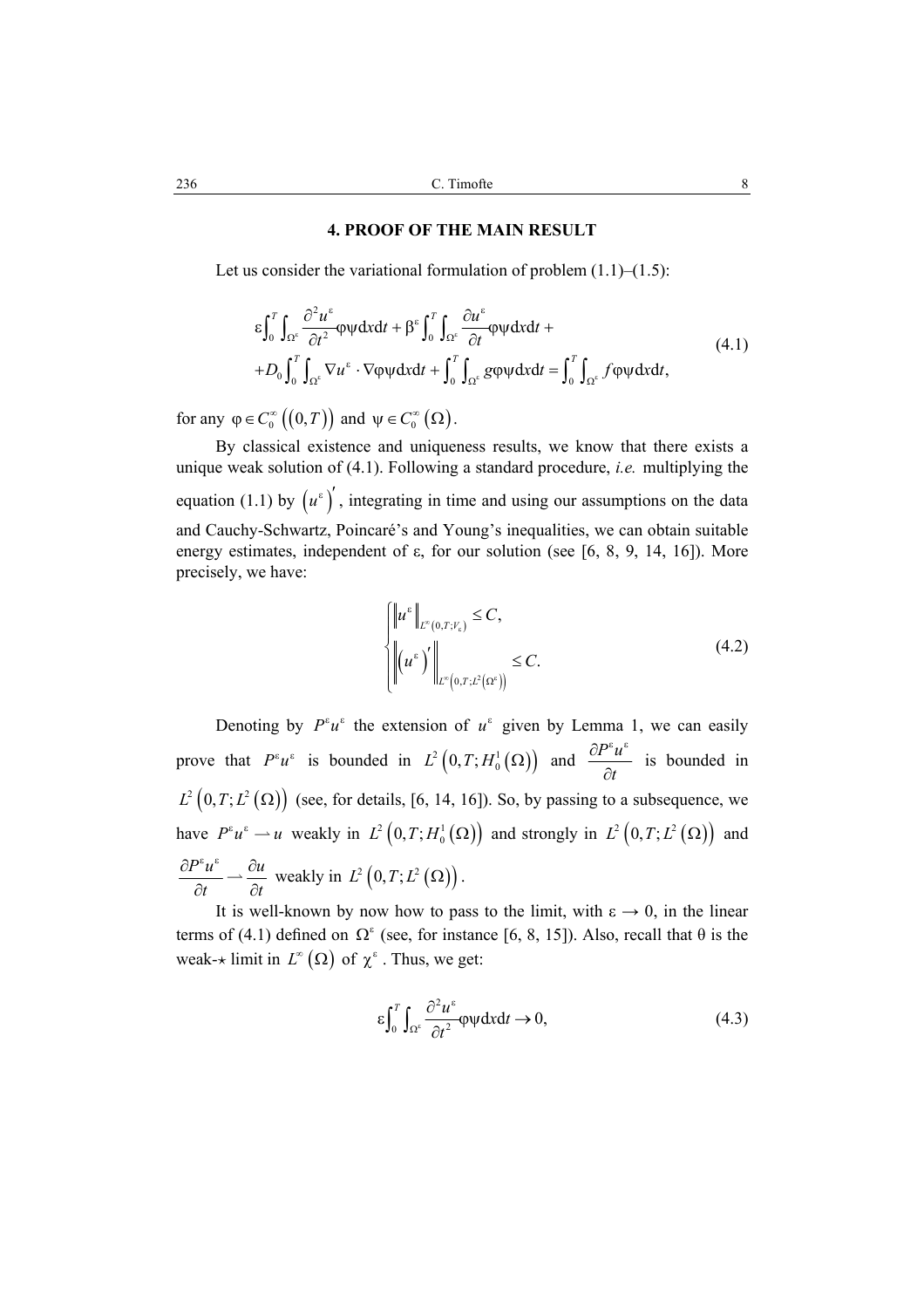$$
\alpha^{\varepsilon} \int_0^T \int_{\Omega^{\varepsilon}} \frac{\partial u^{\varepsilon}}{\partial t} \varphi \psi dx dt \to \alpha \int_0^T \int_{\Omega} \theta \frac{\partial u}{\partial t} \varphi \psi dx dt, \tag{4.4}
$$

$$
D_0 \int_0^T \int_{\Omega^\epsilon} \nabla u^\epsilon \cdot \nabla \varphi \psi \mathrm{d}x \mathrm{d}t \to \int_0^T \int_{\Omega} \theta Q \nabla u \cdot \nabla \varphi \psi \mathrm{d}x \mathrm{d}t, \tag{4.5}
$$

$$
\int_0^T \int_{\Omega^{\epsilon}} f \varphi \psi \mathrm{d}x \mathrm{d}t \to \int_0^T \int_{\Omega} \Theta f \varphi \psi \mathrm{d}x \mathrm{d}t. \tag{4.6}
$$

Our goal now is to pass to the limit in the nonlinear term in (4.1). To this end, using, as already mentioned, a result from  $[6]$  (see  $(3.1)$ ) and Lebesgue's convergence theorem, it is not difficult to see that

$$
\int_0^T \int_{\Omega^{\epsilon}} g\left(u^{\epsilon}\right) \varphi \psi \mathrm{d}x \mathrm{d}t \to \int_0^T \int_{\Omega} g\left(u\right) \varphi \varphi \psi \mathrm{d}x \mathrm{d}t \; .
$$

Putting together  $(4.3)$ – $(4.7)$ , we can pass to the limit in all the terms in  $(4.1)$ and we obtain exactly the variational formulation of the limit problem (2.7).

Since, exactly like in [8], we can pass to the limit, with  $\varepsilon \to 0$ , in the initial conditions, we have

$$
u(0,x)-u_0(x), \quad \frac{\partial u}{\partial t}(0,x)=\mathbf{v}_0 \quad x \in \Omega.
$$

As *u* is uniquely determined, the whole sequence  $P^{\varepsilon}u^{\varepsilon}$  converges to *u* and this completes the proof of Theorem 1.

*Acknowledgments*. This work was supported by the CNCSIS Grant Ideas 992, under contract 31/2007.

#### REFERENCES

- 1. M. Amar, A. DallAglio, F. Paronetto, *Homogenization of changing-type evolution equations*, Convex Analysis, **12**, *1*, 221–237 (2005).
- 2. V. Barbu, *Partial Differential Equations and Boundary Value Problems*, Kluwer Academic Publishers, Dordrecht, 1988.
- 3 D. Cioranescu, P. Donato, H. Ene, *Homogenization of the Stokes problem with non homogeneous slip boundary conditions*, Mathematical Methods in Applied Sciences, **19**, 857–881 (1996).
- 4. D. Cioranescu, P. Donato, F. Murat, E. Zuazua, *Homogenization and corrector for the wave equation in domains with small holes*, Annali della Scuola Normale Superiore di Pisa, **18**, *2*, 251–293 (1991)
- 5. D. Cioranescu, P. Donato, R. Zaki, *Asymptotic behavior of elliptic problems in perforated domains with nonlinear boundary conditions in perforated domains*, Asymptotic Anal., **53**, *4*, 209–235 (2007).
- 6. C. Conca, J.I. DÍıaz, C. Timofte, *Effective Chemical Processes in Porous Media*, Math. Models Methods Appl. Sci. (M3AS), **13**, *10*, 1437–1462 (2003).